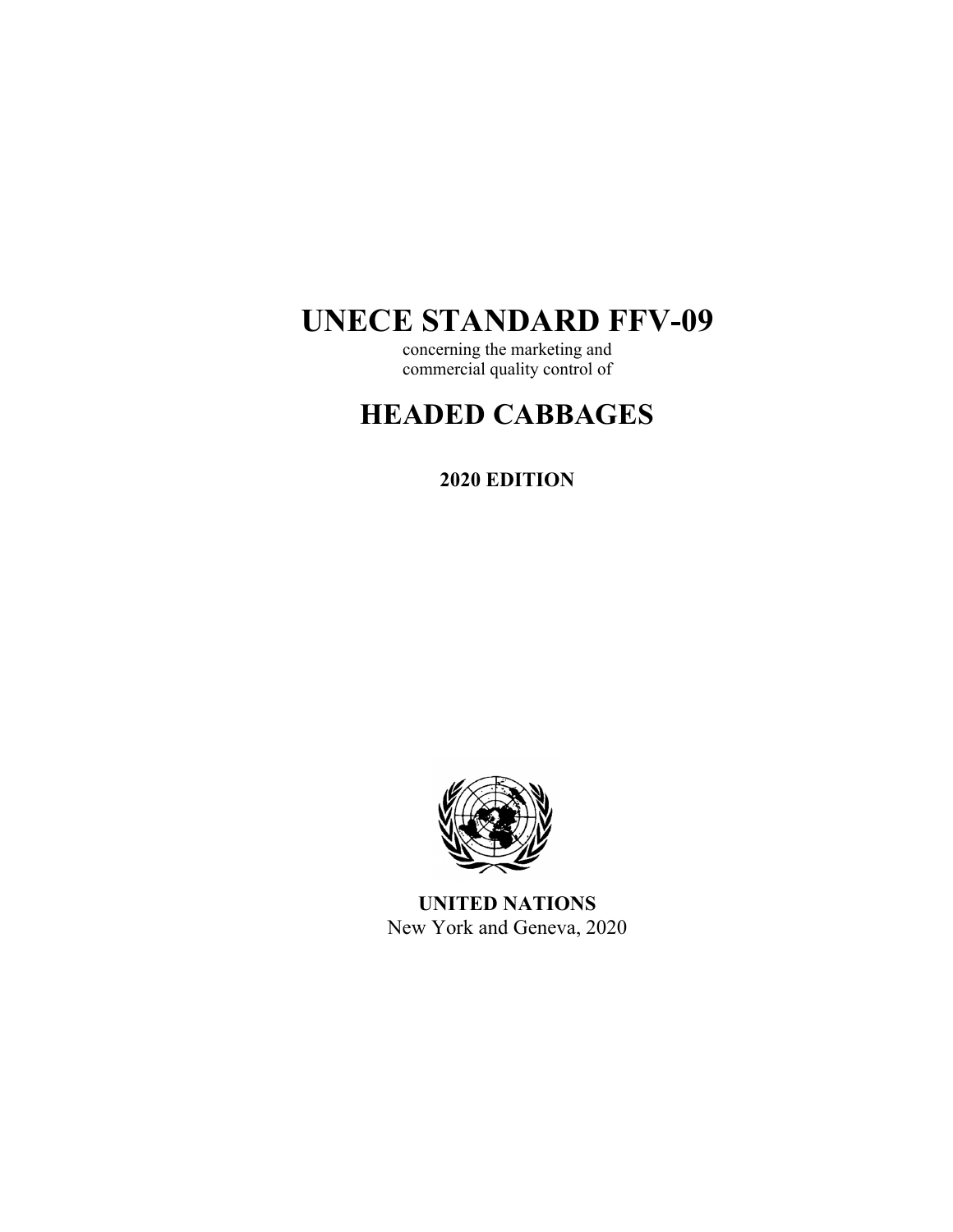#### **NOTE**

#### **Working Party on Agricultural Quality Standards**

The commercial quality standards developed by the Working Party on Agricultural Quality Standards of the United Nations Economic Commission for Europe (UNECE) help facilitate international trade, encourage high-quality production, improve profitability and protect consumer interests. UNECE standards are used by governments, producers, traders, importers and exporters, and other international organizations. They cover a wide range of agricultural products, including fresh fruit and vegetables, dry and dried produce, seed potatoes, meat, cut flowers, eggs and egg products.

Any member of the United Nations can participate, on an equal footing, in the activities of the Working Party. For more information on agricultural standards, please visit our website  $\langle$ www.unece.org/trade/agr>.

The present revised Standard for Headed Cabbages is based on document ECE/CTCS/WP.7/2020/4, reviewed and adopted by the Working Party in 2020 (inter-sessional approval procedure).

Aligned with the Standard Layout (2017)

The designations employed and the presentation of the material in this publication do not imply the expression of any opinion whatsoever on the part of the United Nations Secretariat concerning the legal status of any country, territory, city or area or of its authorities, or concerning the delimitation of its frontiers or boundaries. Mention of company names or commercial products does not imply endorsement by the United Nations.

All material may be freely quoted or reprinted, but acknowledgement is requested.

Please contact us at the following address with any comments or enquiries:

Agricultural Standards Unit Economic Cooperation and Trade Division United Nations Economic Commission for Europe Palais des Nations CH-1211 Geneva 10, Switzerland E-mail: agristandards@unece.org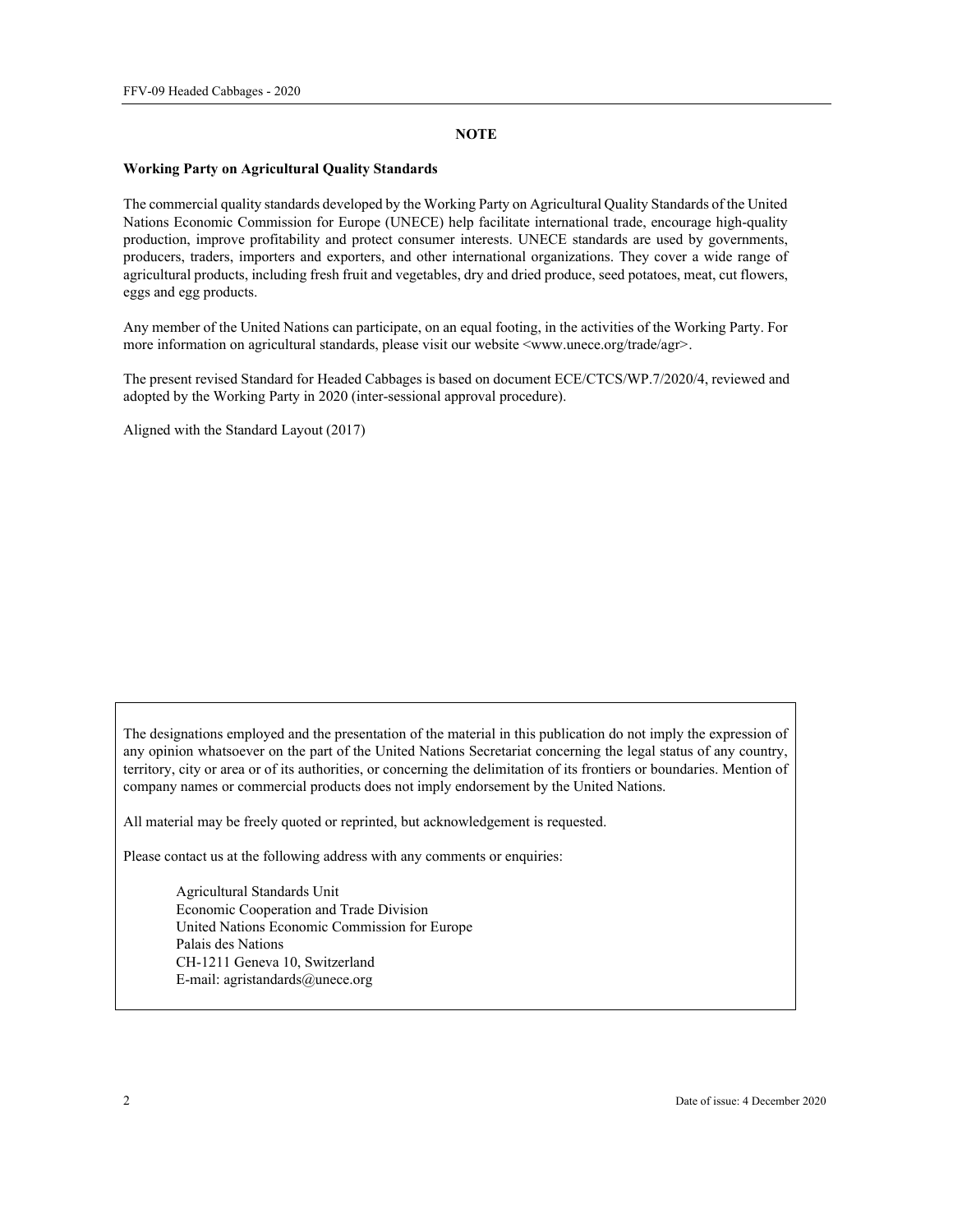# **UNECE Standard FFV-09 concerning the marketing and commercial quality control of Headed Cabbages**

# **I. Definition of produce**

This standard applies to headed cabbages of varieties (cultivars) grown from *Brassica oleracea* var. *capitata* L. (including red cabbages and pointed cabbages) and from *Brassica oleracea* var. *sabauda* L. (savoy cabbages) to be supplied fresh to the consumer, headed cabbages for industrial processing being excluded.

# **II. Provisions concerning quality**

The purpose of the standard is to define the quality requirements for headed cabbages after preparation and packaging.

However, if applied at stages following export, products may show in relation to the requirements of the standard:

- a slight lack of freshness and turgidity
- a slight deterioration due to their development and their tendency to perish.

The holder/seller of products may not display such products or offer them for sale, or deliver or market them in any manner other than in conformity with this standard. The holder/seller shall be responsible for observing such conformity.

#### **A. Minimum requirements**

In all classes, subject to the special provisions for each class and the tolerances allowed, the headed cabbages must be:

- intact; however, headed cabbages may have some of their outer leaves removed
- sound; produce affected by rotting or deterioration such as to make it unfit for consumption is excluded
- clean, practically free of any visible foreign matter
- fresh in appearance
- practically free from pests
- practically free from damage caused by pests
- free of damage due to frost
- free of abnormal external moisture
- free of any foreign smell and/or taste.

The stem should be cut slightly below the lowest point of leaf growth; the leaves should remain firmly attached, and the cut should be clean.

The development and condition of the headed cabbages must be such as to enable them:

• to withstand transportation and handling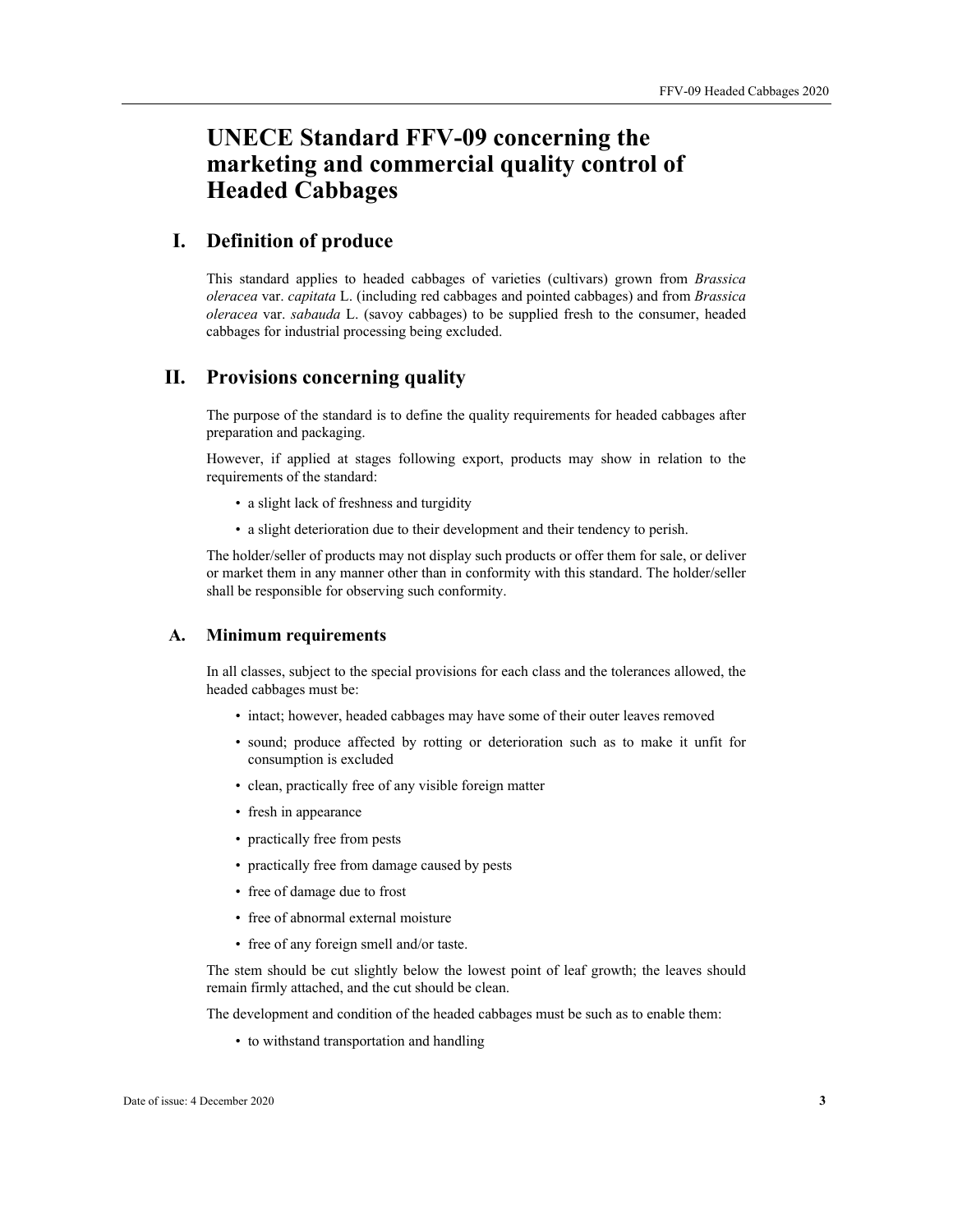• to arrive in satisfactory condition at the place of destination.

#### **B. Classification**

The headed cabbages are classified in two classes, as defined below:

#### **(i) Class I**

Headed cabbages in this class must be of good quality. They must be characteristic of the variety and/or commercial type.

According to the variety and/or commercial type, they must be compact and have firmly attached leaves and show no signs of floral stem.

Green Savoy cabbages and early cabbages must be properly trimmed, but a number of outer leaves may be left for protection.

The following slight defects, however, may be allowed, provided these do not affect the general appearance of the produce, the quality, the keeping quality and presentation in the package:

- small cracks in the outer leaves
- slight bruises
- light trimming of the outer leaves
- slight discolouration due to frost in case of white and savoy cabbages.

#### **(ii) Class II**

This class includes headed cabbages that do not qualify for inclusion in Class I, but satisfy the minimum requirements specified above.

The following defects may be allowed, provided the headed cabbages retain their essential characteristics as regards the quality, the keeping quality and presentation:

- cracks in the outer leaves
- bruises
- trimming of the outer leaves
- less compact
- discolouration due to frost in case of white and savoy cabbages.

The total length of the stem and floral stem should not exceed two-thirds of the length of the head.

## **III. Provisions concerning sizing**

Size is determined by weight of the unit.

The minimum weight shall be 350 g per unit for early cabbages and 500 g per unit for other headed cabbages.

To ensure uniformity in size for produce in the same package, the weight of the heaviest head must not be more than double the weight of the lightest head. When the weight of the heaviest head is equal to or less than 2 kg the difference between the heaviest and the lightest head may be up to 1 kg.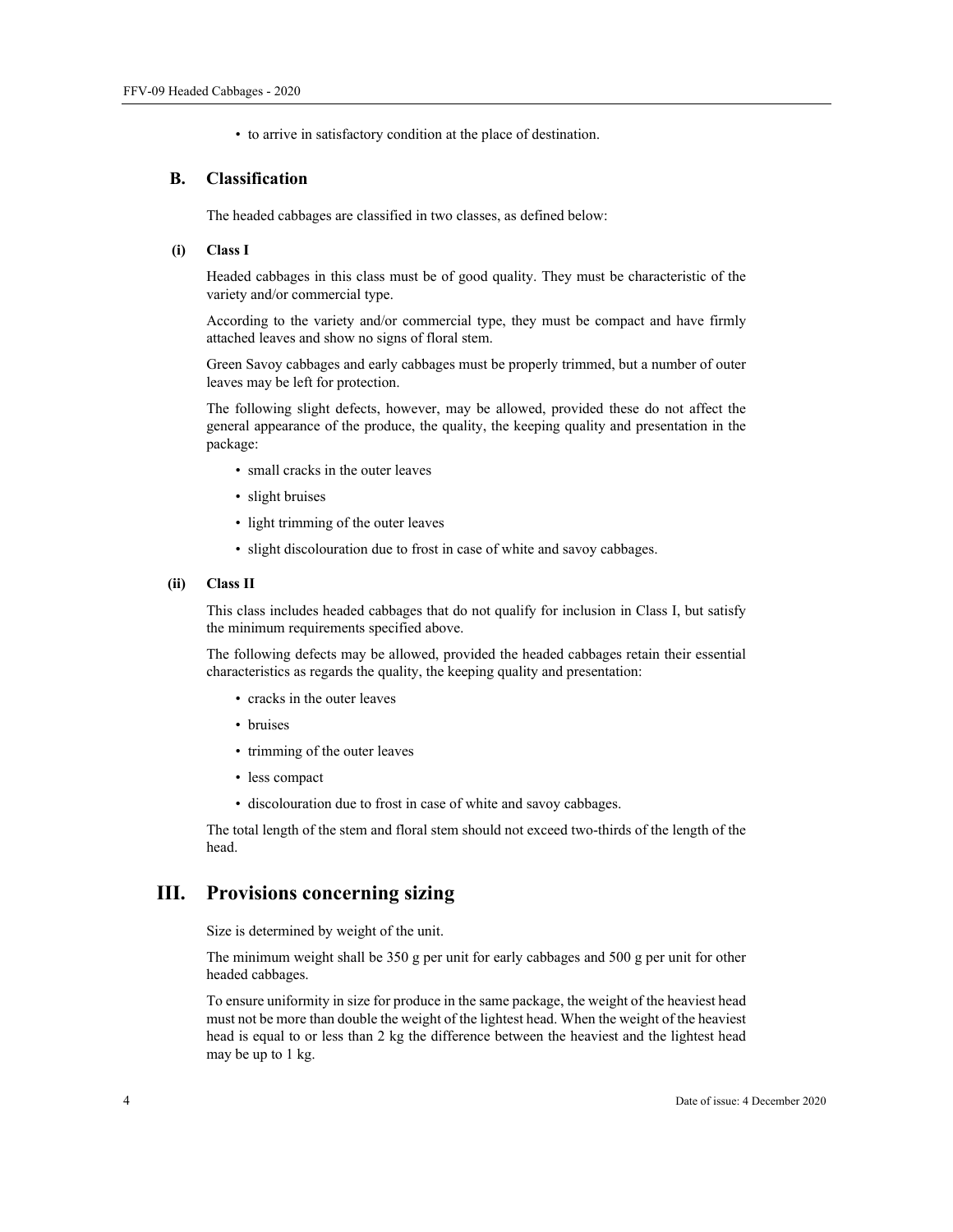Uniformity in size is compulsory for headed cabbages presented in packages.

The size requirements shall not apply to miniature produce.<sup>1</sup>

# **IV. Provisions concerning tolerances**

At all marketing stages, tolerances in respect of quality and size shall be allowed in each lot for produce not satisfying the requirements of the class indicated.

#### **A. Quality tolerances**

#### **(i) Class I**

A total tolerance of 10 per cent, by number or weight, of headed cabbages not satisfying the requirements of the class but meeting those of Class II is allowed. Within this tolerance not more than 1 per cent in total may consist of produce satisfying neither the requirements of Class II quality nor the minimum requirements, or of produce affected by decay.

#### **(ii) Class II**

A total tolerance of 10 per cent, by number or weight, of headed cabbages satisfying neither the requirements of the class nor the minimum requirements is allowed. Within this tolerance not more than 2 per cent in total may consist of produce affected by decay.

#### **B. Size tolerances**

For all classes (if sized): a total tolerance of 10 per cent, by number or weight, of headed cabbages not satisfying the requirements as regards sizing is allowed.

However, no head may weigh less than 300 g in the case of early cabbages and 400 g in the case of other cabbages.

# **V. Provisions concerning presentation**

#### **A. Uniformity**

The contents of each package (or lot for produce presented in bulk in the transport vehicle), must be uniform and contain only headed cabbages of the same origin, variety or commercial type, quality, and size (if sized).

Headed cabbages in Class I must be uniform in shape and colour.

However, a mixture of headed cabbages of distinctly different commercial types and/or colours may be packed together in a package, provided they are uniform in quality and, for each commercial type and/or colour concerned, in origin. However, in case of those mixtures uniformity in size is not required.

Miniature headed cabbages must be reasonably uniform in size. They may be mixed with other miniature products of different species and origin.

 $\overline{a}$ 

<sup>&</sup>lt;sup>1</sup> Miniature product means a variety or cultivar of vegetable, obtained by plant breeding and/or special cultivation techniques, excluding specimens of non-miniature varieties which have not fully developed or are of inadequate size. All other requirements of the standard must be met.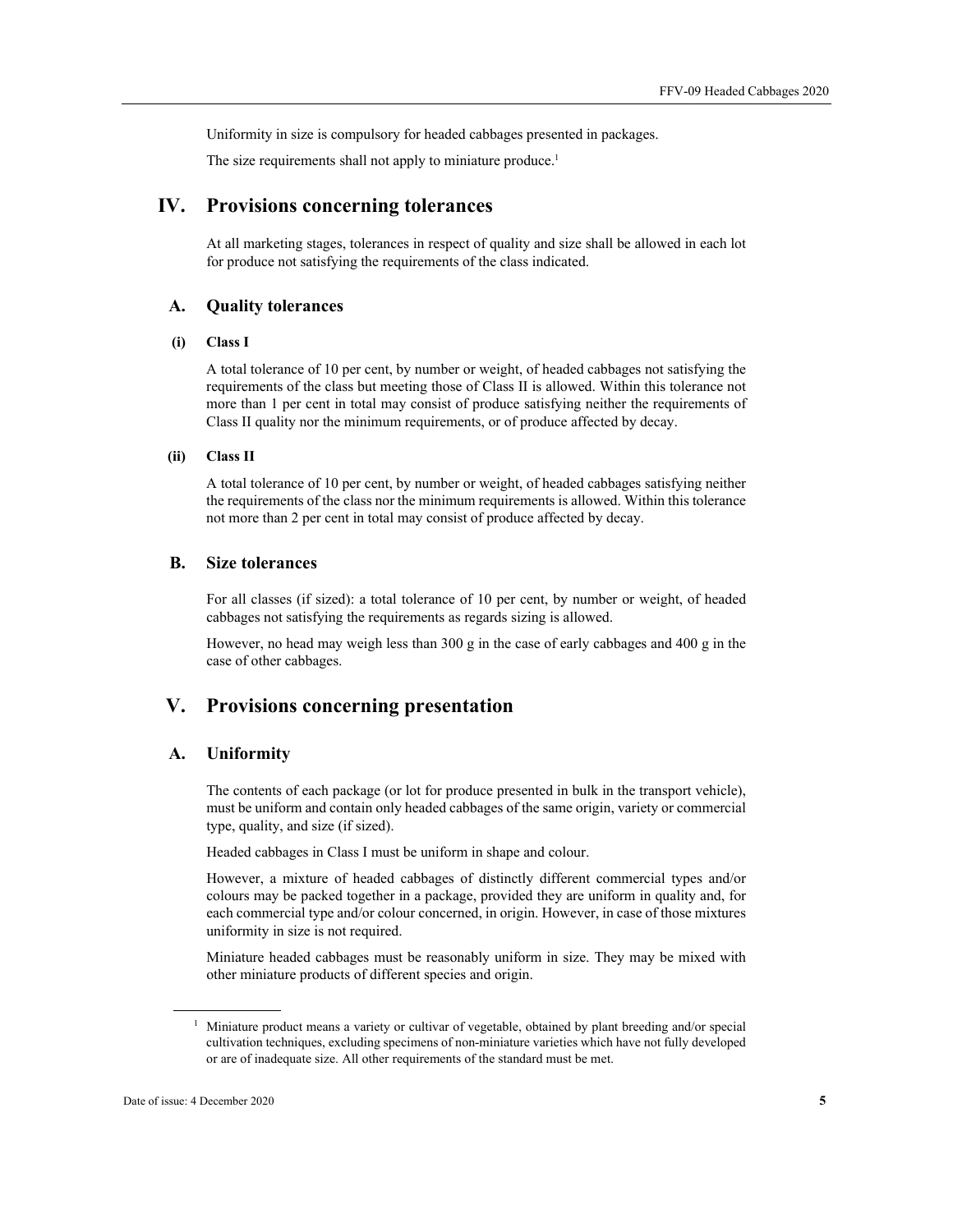The visible part of the contents of the package (or lot for produce presented in bulk in the transport vehicle) must be representative of the entire contents.

#### **B. Packaging**

Headed cabbages must be packed in such a way as to protect the produce properly.

The materials used inside the package must be clean and of a quality such as to avoid causing any external or internal damage to the produce. The use of materials, particularly of paper or stamps bearing trade specifications, is allowed, provided the printing or labelling has been done with non-toxic ink or glue.

Stickers individually affixed to the produce shall be such that, when removed, they neither leave visible traces of glue nor lead to skin defects. Information lasered on single fruit should not lead to flesh or skin defects.

Packages (or lots for produce presented in bulk in the transport vehicle) must be free of all foreign matter.

## **VI. Provisions concerning marking**

Each package<sup>2</sup> must bear the following particulars, in letters grouped on the same side, legibly and indelibly marked, and visible from the outside.

For headed cabbages transported in bulk (direct loading into a transport vehicle) these particulars must appear on a document accompanying the goods, and attached in a visible position inside the transport vehicle.

#### **A. Identification**

Packer and/or dispatcher/exporter:

Name and physical address (e.g. street/city/region/postal code and, if different from the country of origin, the country) or a code mark officially recognized by the national authority<sup>3</sup> if the country applying such a system is listed in the UNECE database.

#### **B. Nature of produce**

- "White cabbage" etc., if the contents are not visible from the outside
- "Mixture of headed cabbages", or equivalent denomination, in the case of a mixture of distinctly different commercial types and/or colours of headed cabbages. If the produce is not visible from the outside, the commercial types and/or colours and the quantity of each in the package must be indicated

 $\overline{a}$ 

<sup>&</sup>lt;sup>2</sup> These marking provisions do not apply to sales packages presented in packages. However, they do

apply to sales packages (pre-packages) presented individually.<br><sup>3</sup> The national legislation of a number of countries requires the explicit declaration of the name and address. However, in the case where a code mark is used, the reference "packer and/or dispatcher (or equivalent abbreviations)" must be indicated in close connection with the code mark, and the code mark should be preceded with the ISO 3166 (alpha) country/area code of the recognizing country, if not the country of origin.